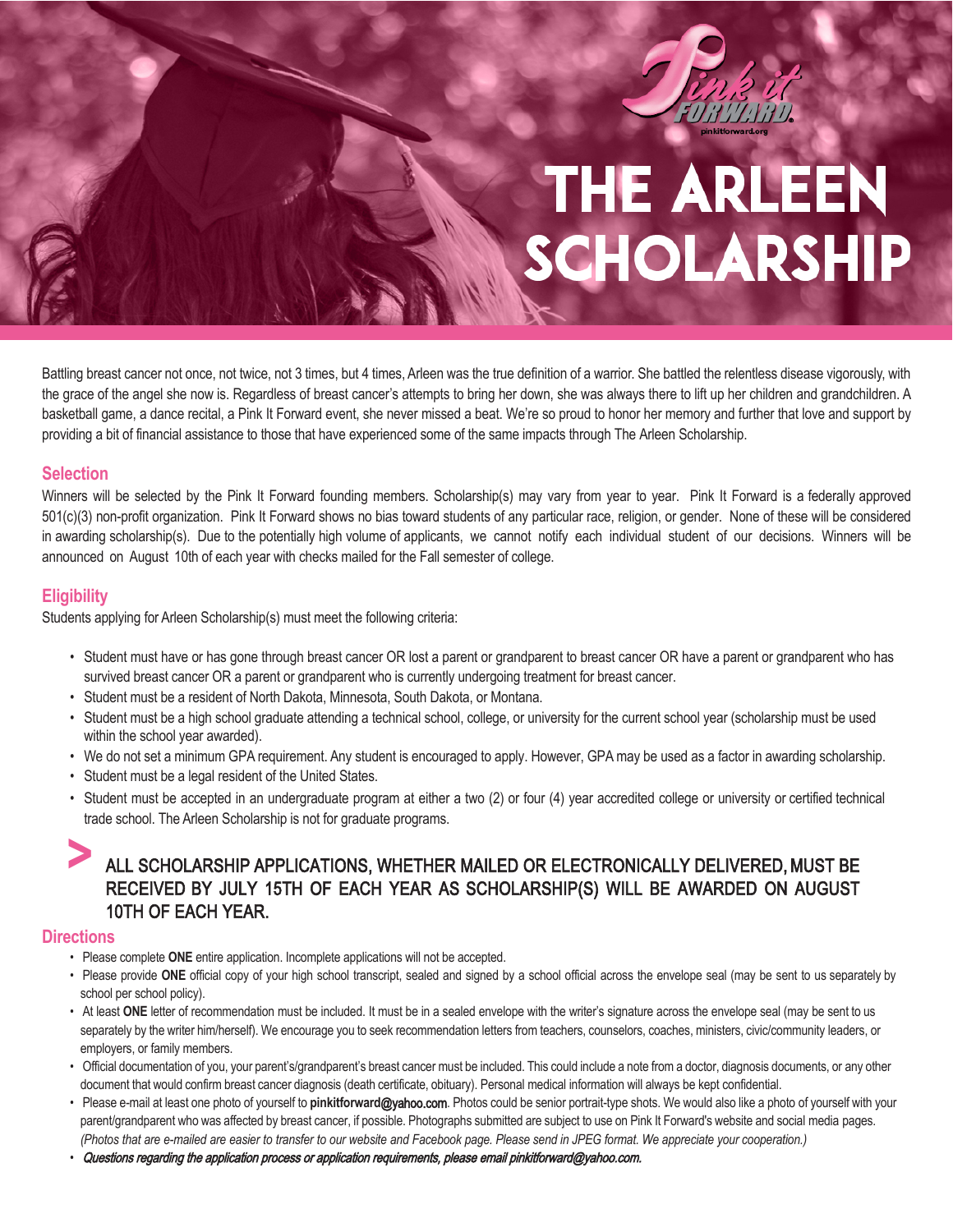

#### **Essay(s)**

THREE (3) individual, typewritten essays are required for each applicant. Please do not write your name on the essays themselves. However, if you choose to submit your application electronically, you SHOULD attach your essays with your full name in the file name (i.e.: JohnSmithDoe.pdf).

Essays should be typed, double spaced, in Times New Roman (or another similar font), with each essay beginning on a new separate page. Each essay (3) needs a topic title with a minimum of three paragraphs. Please proofread your essays for correct spelling, grammar, and punctuation.

#### **Essay #1 – This is required for all applicants:**

- What is your story? Why are you applying for the Arleen Scholarship?
- We are aware that this is a very open-ended topic, but we want to get to know you, your parent/grandparent that has had breast cancer, and your family. Some examples of what other applicants have mentioned throughout their essays: Who was/is your parent/grandparent that has battled breast cancer? Tell us their story, from your perspective. What do you plan to do with the scholarship, if awarded? Why do you deserve this scholarship? Please include any other information you would like us to know.

#### **Essay #2 and #3 – Choose from any of the topics below:**

- How has the occurrence of cancer in your parent/grandparent impacted your life?
- What was the biggest adjustment in your life since your parent's/grandparent's battle with breast cancer began/ended?
- What have you learned from this experience and how might you help others because of it?
- What do you prize more now than before this experience?
- What advice would you give to a child whose parent/grandparent has just been diagnosed with breast cancer?
- How will receiving this scholarship affect you and your family?

You can submit your application via electronic mail or United States Postal Service. You only need to submit one (1) copy of everything required. It is your responsibility to ensure you have submitted, and that Pink It Forward has received, all required documentation. Pink It Forward's Arleen Scholarship has no responsibility to notify any applicant if their application is incomplete.

#### **E-mail Submission:**

If you choose to submit via electronic mail, e-mail all documents (except pictures) in PDF format. Where signatures are required, you may electrically sign by using the standard format (/s/ John S. Doe) or by printing off the packet, signing the document, and scanning it back in as a PDF. Please e-mail your application, in its entirety, to pinkitforward@yahoo.com.

#### **United States** Postal Service **Submission:**

If you choose to submit your application via United States Postal Service, please send your application, in its entirety, to:

Pink It Forward – Arleen Scholarship PO Box 3221 Bismarck, ND 58502

#### **>** ALL SCHOLARSHIP APPLICATIONS, WHETHER MAILED OR ELECTRONICALLY DELIVERED, MUST BE RECEIVED BY JULY 15TH OF EACH YEAR AS SCHOLARSHIP(S) WILL BE AWARDED ON AUGUST 10TH OF EACH YEAR.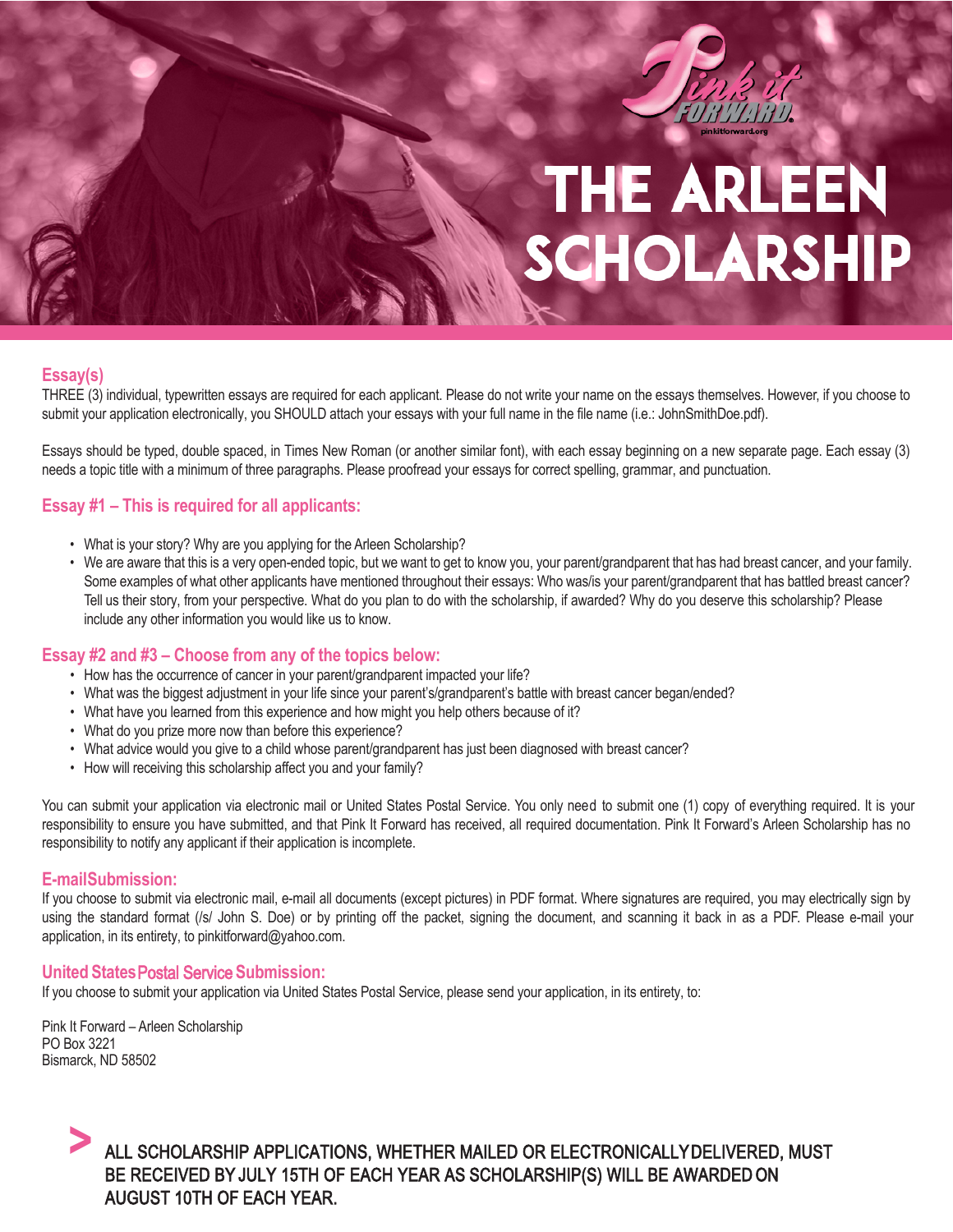#### **The Arleen Application For High School Graduates** of All Ages

Thank you for your interest in our scholarship program. Please be sure you have included all required documents for consideration. These are found on our website under "Application Checklist." **IF ALL DOCUMENTS ARE NOT INCLUDED WE CANNOT CONSIDER YOU FOR A SCHOLARSHIP. YOUR PERMANENT ADDRESS MUST BE WITHIN NORTH DAKOTA, MINNESOTA, SOUTH DAKOTA, OR MONTANA TO BE ELIGIBLE.**

**NOTE: Please list honors, activities, offices held, volunteer/church work, etc. on a separate sheet of paper and attach to this application.**

|  |  |  |  | <b>No</b>                                                                                                                                                                                                                                                                                                                                                                                                                                                                                                                                                                                                                                                                                                                                                                 |
|--|--|--|--|---------------------------------------------------------------------------------------------------------------------------------------------------------------------------------------------------------------------------------------------------------------------------------------------------------------------------------------------------------------------------------------------------------------------------------------------------------------------------------------------------------------------------------------------------------------------------------------------------------------------------------------------------------------------------------------------------------------------------------------------------------------------------|
|  |  |  |  |                                                                                                                                                                                                                                                                                                                                                                                                                                                                                                                                                                                                                                                                                                                                                                           |
|  |  |  |  |                                                                                                                                                                                                                                                                                                                                                                                                                                                                                                                                                                                                                                                                                                                                                                           |
|  |  |  |  |                                                                                                                                                                                                                                                                                                                                                                                                                                                                                                                                                                                                                                                                                                                                                                           |
|  |  |  |  |                                                                                                                                                                                                                                                                                                                                                                                                                                                                                                                                                                                                                                                                                                                                                                           |
|  |  |  |  |                                                                                                                                                                                                                                                                                                                                                                                                                                                                                                                                                                                                                                                                                                                                                                           |
|  |  |  |  |                                                                                                                                                                                                                                                                                                                                                                                                                                                                                                                                                                                                                                                                                                                                                                           |
|  |  |  |  |                                                                                                                                                                                                                                                                                                                                                                                                                                                                                                                                                                                                                                                                                                                                                                           |
|  |  |  |  |                                                                                                                                                                                                                                                                                                                                                                                                                                                                                                                                                                                                                                                                                                                                                                           |
|  |  |  |  |                                                                                                                                                                                                                                                                                                                                                                                                                                                                                                                                                                                                                                                                                                                                                                           |
|  |  |  |  |                                                                                                                                                                                                                                                                                                                                                                                                                                                                                                                                                                                                                                                                                                                                                                           |
|  |  |  |  |                                                                                                                                                                                                                                                                                                                                                                                                                                                                                                                                                                                                                                                                                                                                                                           |
|  |  |  |  |                                                                                                                                                                                                                                                                                                                                                                                                                                                                                                                                                                                                                                                                                                                                                                           |
|  |  |  |  |                                                                                                                                                                                                                                                                                                                                                                                                                                                                                                                                                                                                                                                                                                                                                                           |
|  |  |  |  | Applicant and Parent(s)/Guardian(s) affirm that the information provided on this application is accurate to the best of our knowledge. Applicant and Parent(s)/Guard-<br>ian(s) understand misrepresentations may constitute fraud which may result in loss of eligibility of this scholarship or have other legal consequences. Applicant and<br>Parent(s)/Guardian(s) give permission for any reviewer, Director, or Officer of the Pink It Forward Arleen Scholarship Committee to review Applicant's transcripts and<br>$\blacksquare$ . The contract of the contract of $\blacksquare$ . The contract of the contract of the contract of the contract of the contract of the contract of the contract of the contract of the contract of the contract of the contrac |

*By applying for this scholarship, Applicant and Parent(s)/Guardian(s) agree to give Pink It Forward and the Arleen Scholarship permission to use the applicant's name, photographs of self and family, their likeness(es), and essay information on any and all promotional material, social media platforms, and websites of Pink It Forward and/or the Arleen Scholarship or any of its partners, affiliates, and supporters.*

| Applicant Signature       | Date | Applicant Name Printed       |
|---------------------------|------|------------------------------|
| Parent/Guardian Signature | Date | Parent/Guardian Name Printed |
| Parent/Guardian Signature | Date | Parent/Guardian Name Printed |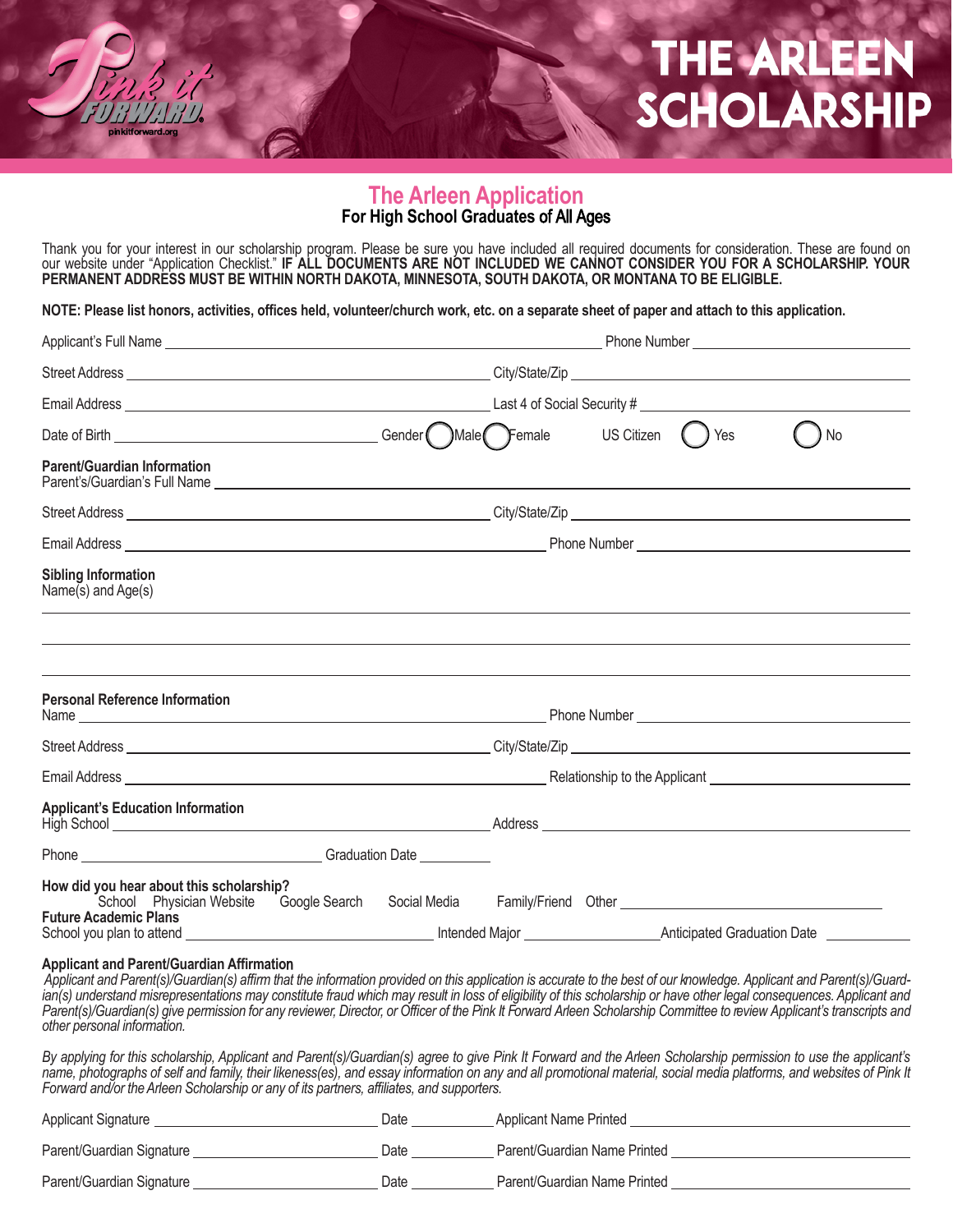### **Essay #1**

What is your story? Why are you applying for the Arleen Scholarship?

We are aware that this is a very open-ended topic, but we want to get to know you, your parent/grandparent that has had breast cancer, and your family. Some examples of what other applicants have mentioned throughout their essays: Who was/is your parent/grandparent that has battled cancer? Tell us their story, from your perspective. What do you plan to do with the scholarship, if awarded? Why do you deserve this scholarship? Please include any other information you would like us to know.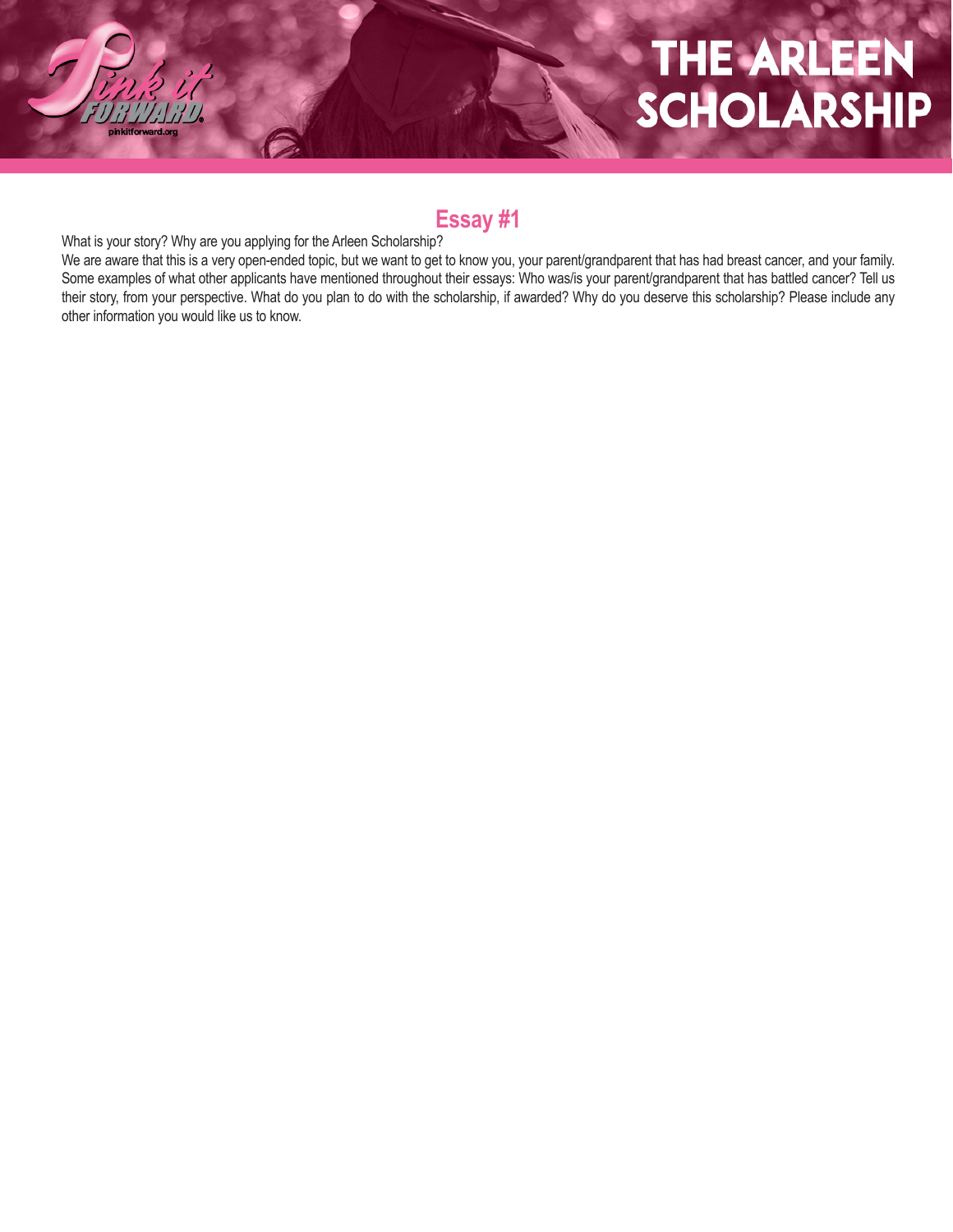### **Essay #2**

- How has the occurrence of cancer in your parent/grandparent impacted your life?
- What was the biggest adjustment in your life since your parent's/grandparent's battle with cancer began/ended?
- What have you learned from this experience and how might you help others because of it?
- What do you prize more now than before this experience?
- What advice would you give to a child whose parent/grandparent has just been diagnosed with breast cancer?
- $\bigcirc$  How will receiving this scholarship affect you and your family?